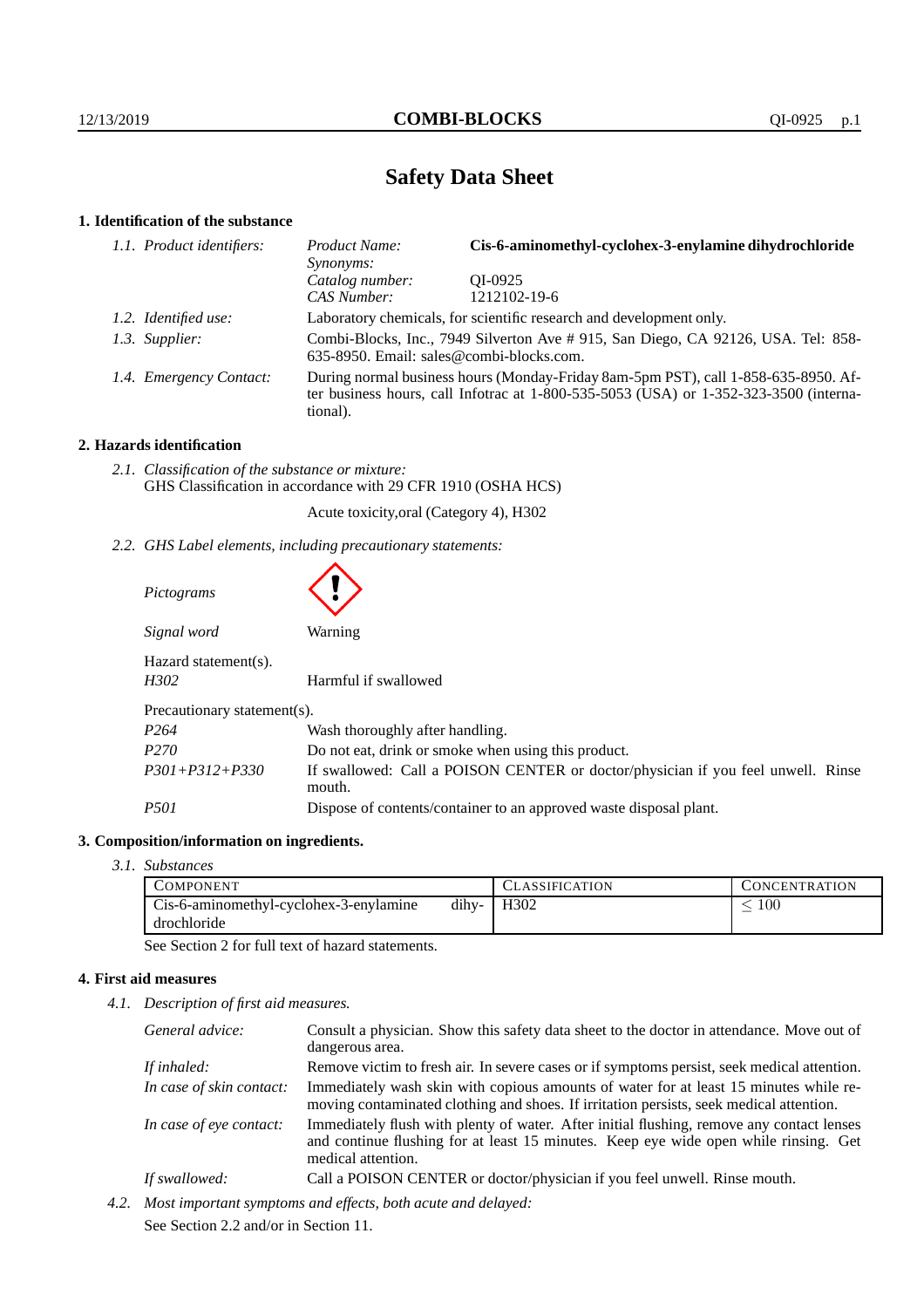*4.3. Indication of any immediate medical attention and special treatment needed:* No data.

# **5. Fire fighting measures**

- *5.1. Extinguishing media:* Use dry sand, dry chemical or alcohol-resistant foam for extinction.
- *5.2. Special hazards arising from the substance or mixture:* Carbon monoxide, nitrogen oxides, hydrogen chloride.
- *5.3. Advice for firefighters:* Wear self-contained breathing apparatus for firefighting if necessary.
- *5.4. Further information:* No data available.

# **6. Accidental release measures**

- *6.1. Personal precautions, protective equipment and emergency procedures:* Ensure adequate ventilation. Use personal protective equipment.
- *6.2. Environmental precautions:* Should not be released into the environment. See Section 12 for additional ecological information.
- *6.3. Methods and materials for containment and cleaning up:* Sweep up or vacuum up spillage and collect in suitable container for disposal.
- *6.4. Reference to other sections:* Refer to protective measures listed in Sections 8 and 13.

#### **7. Handling and storage**

- *7.1. Precautions for safe handling:* Avoid contact with skin and eyes. Avoid inhalation of vapour or mist. Keep away from sources of ignition - No smoking. Take measures to prevent the build up of electrostatic charge. For precautions see section 2.2.
- *7.2. Conditions for safe storage, including any incompatibilities:* Keep container tightly closed in a dry and well-ventilated place. Containers which are opened must be carefully resealed and kept upright to prevent leakage.
- *7.3. Specific end use(s):* Laboratory chemicals, for scientific research and development only.

#### **8. Exposure Controls / Personal protection**

*8.1. Control parameters:*

*Components with workplace control parameters:* Contains no substances with occupational exposure limit values. *8.2. Exposure controls:*

*Appropriate engineering controls:* Ensure that eyewash stations and safety showers are close to the workstation location. Ensure adequate ventilation, especially in confined areas.

*Personal protective equipment:*

| Eye/face protection:    | Wear appropriate protective eyeglasses or chemical safety goggles as described by OSHA's<br>eye and face protection regulations in 29 CFR 1910.133 or European Standard EN166.                                                                                                                                         |  |  |
|-------------------------|------------------------------------------------------------------------------------------------------------------------------------------------------------------------------------------------------------------------------------------------------------------------------------------------------------------------|--|--|
| Skin protection:        | Handle with gloves. Gloves must be inspected prior to use. Use proper glove removal<br>technique (without touching glove's outer surface) to avoid skin contact with this product.<br>Dispose of contaminated gloves after use in accordance with applicable laws and good<br>laboratory practices. Wash and dry hands |  |  |
| <b>Body Protection:</b> | Complete suit protecting against chemicals, Flame retardant antistatic protective clothing.<br>The type of protective equipment must be selected according to the concentration and<br>amount of the dangerous substance at the specific workplace.                                                                    |  |  |
| Respiratory protection: | No protective equipment is needed under normal use conditions.                                                                                                                                                                                                                                                         |  |  |
|                         | Control of environmental exposure: Prevent further leakage or spillage if safe to do so. Do not let product enter<br>drains.                                                                                                                                                                                           |  |  |

#### **9. Physical and chemical properties**

*9.1. Information on basic physical and chemical properties*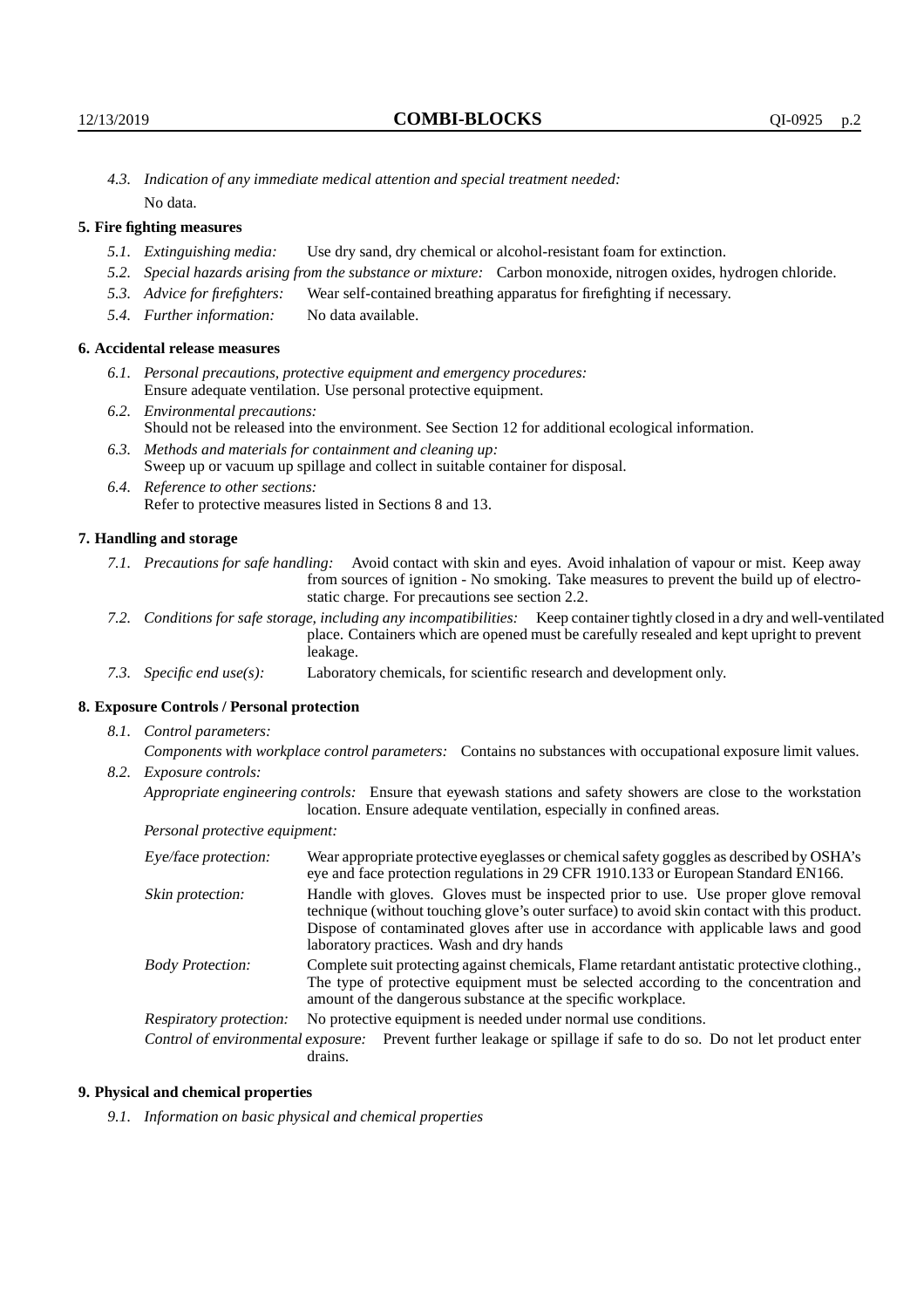| (a)     | Appearance:                                   | No data  |
|---------|-----------------------------------------------|----------|
| (b)     | Odour:                                        | No data  |
| (c)     | Odour Threshold:                              | No data  |
| (d)     | pH:                                           | No data  |
| (e)     | Melting point/freezing point:                 | No date. |
| (f)     | Initial boiling point and boiling range:      | No data  |
| (g)     | Flash point:                                  | No data  |
| (h)     | Evaporatoin rate:                             | No data  |
| (i)     | Flammability (solid, gas):                    | No data  |
| (j)     | Upper/lower flammability or explosive limits: | No data  |
| (k)     | Vapour pressure:                              | No data  |
| (1)     | Vapour density:                               | No data  |
| (m)     | Relative density:                             | No data  |
| (n)     | Water solubility:                             | No data  |
| $\circ$ | Partition coefficient: n-octanol/water:       | No data  |
| (p)     | Auto-ignition:                                | No data  |
| (q)     | Decomposition temperature:                    | No data  |
| (r)     | Viscosity:                                    | No data  |
| (s)     | Explosive properties:                         | No data  |
| (t)     | Oxidizing properties:                         | No data  |
|         |                                               |          |

*9.2. Other safety information:*

| Formula          | $C_7H_{14}N_{2.2}CH$ |
|------------------|----------------------|
| Molecular weight | 199.1                |
| CAS Number       | 1212102-19-6         |

### **10. Stability and reactivity**

|  | 10.1. Reactivity | No data |
|--|------------------|---------|
|--|------------------|---------|

*10.2. Chemical stability* Stable under recommended storage conditions.

- *10.3. Possibility of hazardous reactions* No data
- *10.4. Conditions to avoid*
- *10.5. Incompatible material* No data.
- *10.6. Hazardous decomposition products:*

Hazardous decomposition products formed under fire conditions: Carbon monoxide, nitrogen oxides, hydrogen chlo-

|                               | ride.          |
|-------------------------------|----------------|
| Other decomposition products: | No data        |
| In the event of fire:         | See Section 5. |

#### **11. Toxicological information**

*11.1 Information on toxicological effects*

| Acute toxicity:                                            | Harmful if swallowed.                                                                                                                           |
|------------------------------------------------------------|-------------------------------------------------------------------------------------------------------------------------------------------------|
| Skin irritation/corrosion:                                 | No data available.                                                                                                                              |
| Eye damage/irritation:                                     | No data available.                                                                                                                              |
| Respiratory or skin sensitization:                         | No data available.                                                                                                                              |
| Germ cell mutagenicity:                                    | No data available.                                                                                                                              |
| Carcinogenicity:                                           | No data available.                                                                                                                              |
| Reproductive toxicity:                                     | No data available.                                                                                                                              |
| Specific target organ system toxicity - single exposure:   | No data available.                                                                                                                              |
| Specific target organ system toxicity - repeated exposure: | No data available.                                                                                                                              |
| Aspiration hazard:                                         | No data available.                                                                                                                              |
| Additional information:                                    | To the best of our knowledge, the chemical, physical and toxicological proper-<br>ties of this substance have not been thoroughly investigated. |

### **12. Ecological information**

*12.1. Toxicity* No data available.